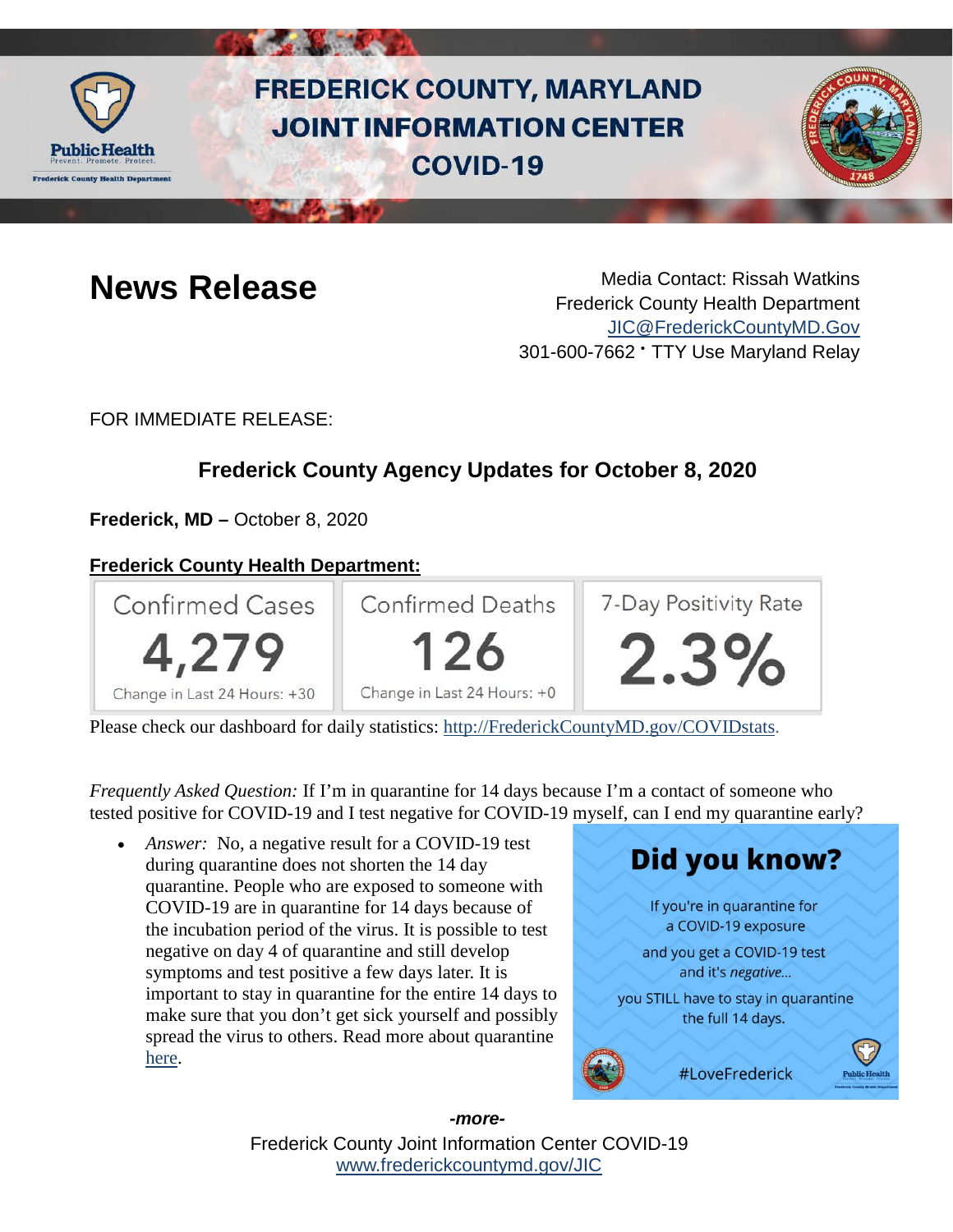

#### **Page 2/JIC**

#### **2020 Census:**

The 2020 Census has been extended to October 31! By completing the 2020 Census, you will make a difference in our community for the next 10 years. However, without participation from everyone, our community could lose millions of dollars of federal funding for schools, roads, health care and emergency services, community programs and much more.

Complete the short census questionnaire at [my2020census.gov](http://my2020census.gov/?fbclid=IwAR1qjV84Efgi-G0SiehUgKFOTVpV8lzGRT9q0W4ts9PjJoChwOJkjfeqkd8) in less time than it takes to drink your morning coffee.



#### **City of Frederick:**

#### *Foodbank Now Offering Appointments Via Online Signup*

To ensure the safety of all guests, the Frederick Community Action Agency Foodbank is now accepting appointments for the foodbank via an online scheduler. Anyone who wishes to visit the foodbank to receive food should visit [frederickmd.gov/foodbankappt.](https://frederickmd.gov/foodbankappt)

The foodbank's hours remain on a reduced schedule at this time - Mondays, Tuesdays, Thursdays, and Fridays 2PM - 4PM.

In addition to foodbank hours, community food drops continue. For more information, visit [cityoffrederickmd.gov/fcaa.](https://cityoffrederickmd.gov/fcaa)

*-more-*

Frederick County Joint Information Center COVID-19 [www.frederickcountymd.gov/JIC](https://frederickcountymd.gov/JIC)